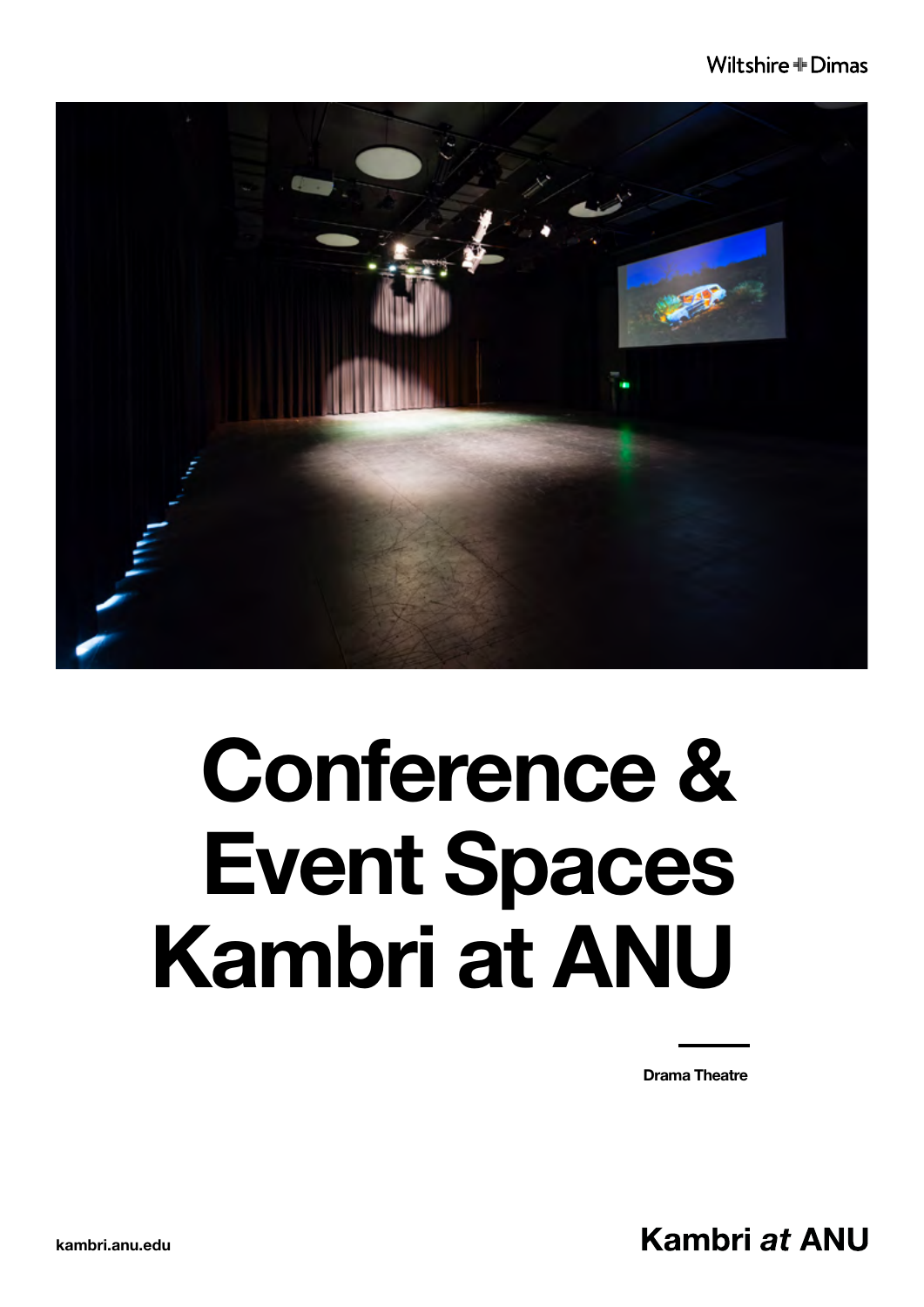Venue Overview

# Kambri at ANU

The Kambri Precinct at The Australian National University (ANU) offers a collection of world-class spaces with capabilities of hosting a versatile range of events.

The spaces offer a unique experience to suit your every need, whether it be a private, public or corporate event, concerts, banquets, conferences, annual general meetings, workshops, presentations or product launches.

Wiltshire + Dimas are the Precinct Managers of Kambri at ANU. With W&D's placemaking expertise, Kambri at ANU is becoming not just the heart of a thriving campus, but also the heart of the City it embodies.

### Drama Theatre

The Drama Theatre is perfect for theatre events, small concerts, presentations and lectures. Located in the Cultural Centre within the Kambri Precinct, situated in the epicenter of ANU; it is the perfect location for your next event.





Cultural Centre | Drama Theatre **2**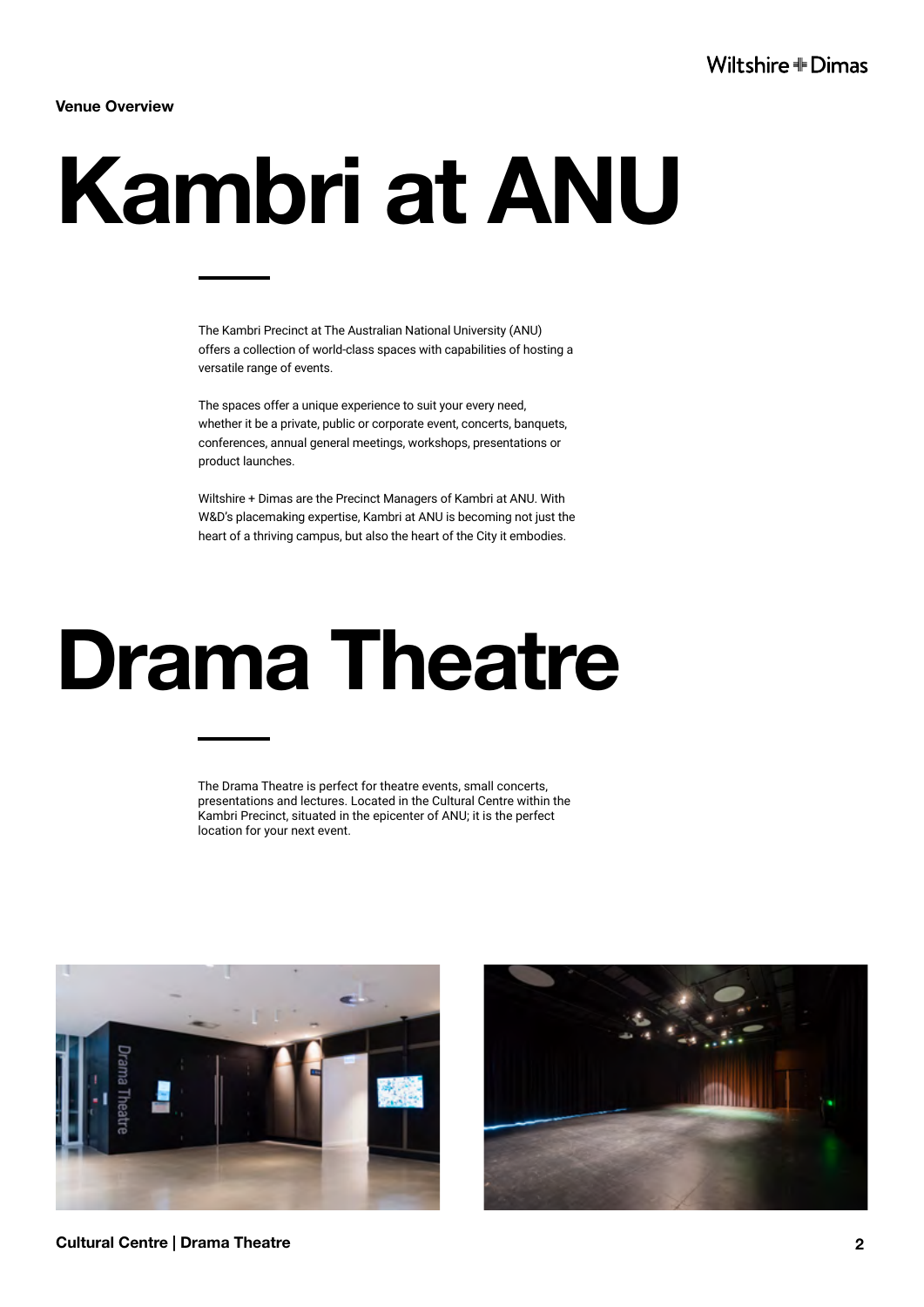# Venue Info

### **Location**

Level 1, Cultural Centre, University Ave, Kambri ANU

### [Google Maps](https://www.google.com/maps/place/Cultural+Centre+Kambri+(ANU+Building+153)/@-35.2769179,149.1217531,15z/data=!4m2!3m1!1s0x0:0x35dc37aecc1fb698?sa=X&ved=2ahUKEwi4jNOs-ProAhV24zgGHbSJDQEQ_BIwCnoECBgQCA)

**Size** Area: 195m² Ceiling Height: 5.2m

### **Capacity**

Seating: 150 (not fixed seating) Cocktail: 180 Banquet: 100 Cabaret: 70

### **Parking**

Access to the single level, underground car park is available at discounted rates for events packages. The car park includes 392 spaces, elevator access directly into aMBUSH Gallery, and two pedestrian access points.

3 hours FREE parking on weekends. More information on the Care Park [Website.](https://www.carepark.com.au/find-a-care-park/australian-national-university-kambri/)



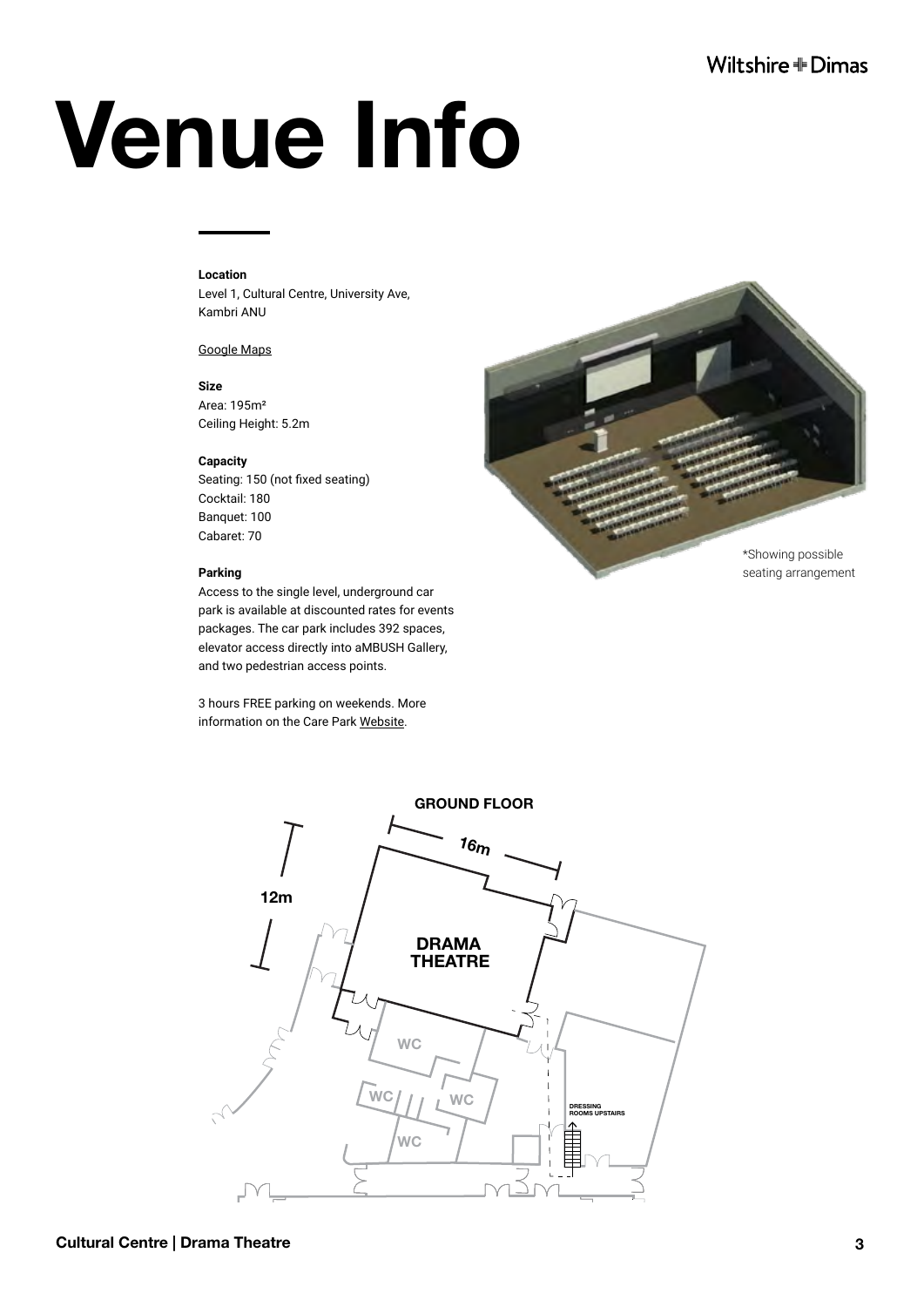## Drama Theatre

### Facilities & Services

The Venue is equipped with the following facilities and services that are included in the Venue Hire Fee:

- Lobby bar in the building
- Bathroom facilities (shown on floor plan) •

### Audio Visual Features

The Venue is equipped with the following audio visual features that are included in the Venue Hire Fee:

- NEC 6500 lumens projector
- 180" projection screen
- Tannoy stereo loudspeakers with Labgruppen amplifier •
- Dedicated QSC Q-Sys 110f DSP plus I/O8 Flex
- Event communications master station and 4 headset/beltpacks
- 13 audio patching locations for event support
- Pipe grid for suspension of lighting fixtures and other items •
- 72 channel potential capacity for lighting patching via JANDS HUB - Patch 72
- Jands Stage CL lighting control console
- Selection of ETC luminaires (6x Profile Spot, 8 x Fresnel, 14 x • PAR)
- DMX control infrastructure including 1 x Pathport Octo 6403, 1 x Pathport Octo 6407 and 1 x Jands HUBXCD 24 channel dimmer unit with wall patch system
- Portable staging units- SICO 1800series 2400x1800 (300- 600mm height adjustable)

### Catering/Staffing

At the Kambri Precinct, event organisers can choose a caterer from our preferred list, who will provide flexible catering options to suit your requirements, budget and taste preferences.

For any staffing requirements, please ask your Wiltshire + Dimas event organiser to receive a quote.